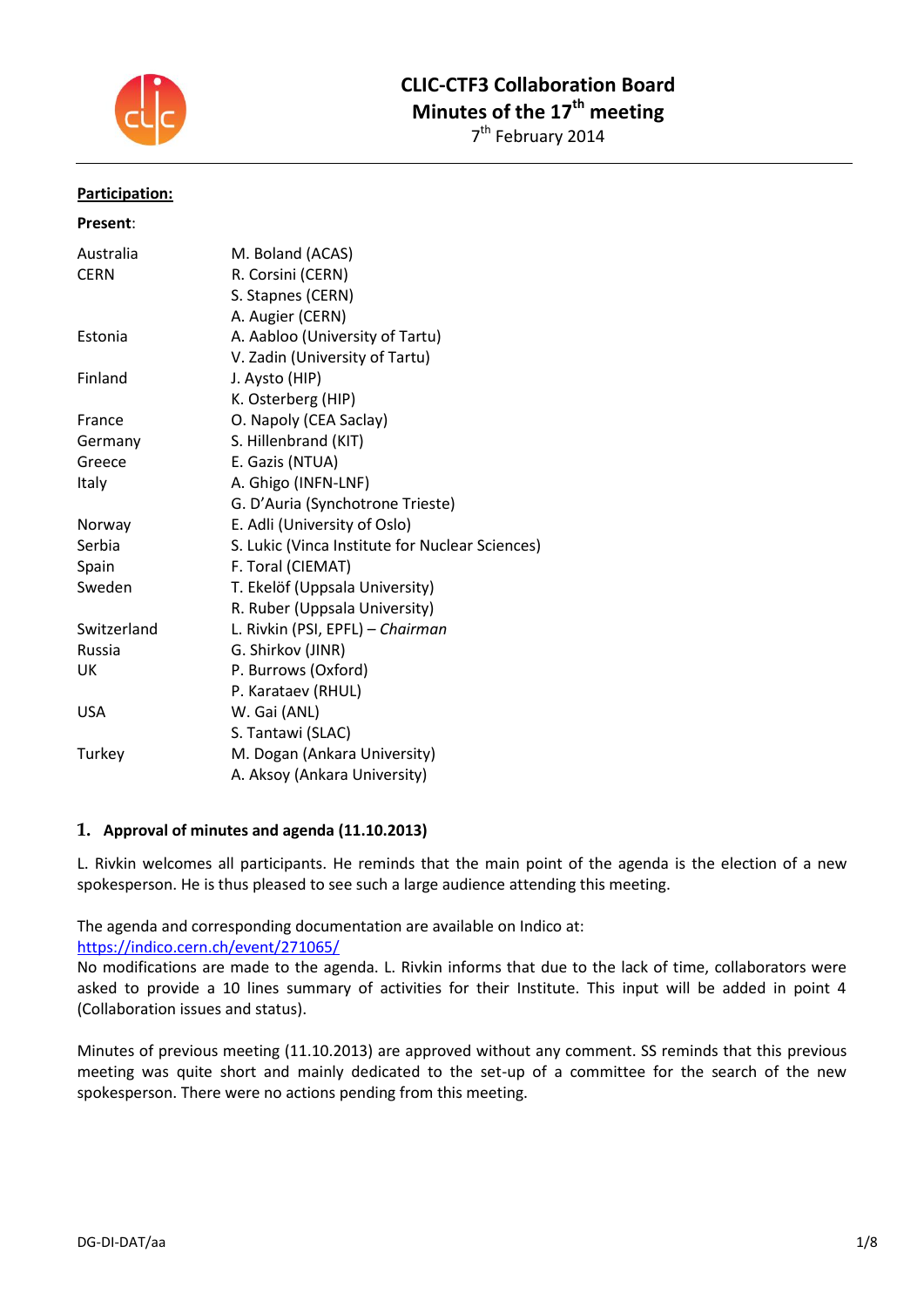

## **2. Main issues from the workshop and goals for 2014**

S. Stapnes reminds that the Conceptual Design Report (CDR), published in 2012, demonstrated and documented the main feasibility issues for CLIC: two-beam acceleration above 100 MV/m, accelerating gradients at the same level within the required breakdown rates for a 3 TeV machine, and key performance parameters for alignment, stability and beam instrumentation.

In 2013:

- The first klystron-based X-band test facility at CERN became operational and was successfully used for accelerating structure conditioning and operation. Two more facilities are being prepared providing a factor three increase of the overall test capacity.
- The two-beam acceleration principle as well as the most central drive-beam performance and deceleration parameters have been established by the CTF3 measurements
- Increased effort has been directed at development of high-efficiency RF sources, modulators and klystrons, including studies & specification towards procurement of prototypes.
- A re-baselining of the CLIC parameters for cost and power performance gains, also targeting stages as needed for initial Higgs-measurements, is well underway and expected to conclude in 2014.
- A very significant interest in using CLIC technology for compact X-FELs has led to the initiation of specification studies of several such facilities in collaboration with numerous light source laboratories. For CLIC this will increase the overall industrial basis for X-band and high-gradient technology.
- Dedicated high-gradient studies and interactions with key industrial partners have shown the potential of the X-band technology also in medical and industrial accelerator systems.
- Very important demonstrations of beam-based alignment and emittance preserving methods have successfully been implemented at the FACET facility at SLAC and further progress has been made concerning final focus parameters at ATF at KEK.
- The FP7 initial training network PACMAN covering key elements of alignment, stability, magnet and instrumentation developments has been initiated and 10 young researchers/Ph.D students are being/have been hired.
- The first complete mechanical main linac module has been constructed and measured in the laboratory, and more modules – including one for CTF3 – are being prepared.
- The CLIC development programme until 2018 has been redefined as a result of the CERN resource planning made after the European Strategy update in Spring 2013, and optimized towards the goal of providing a Project Plan by that time.
- CLIC performance documentation, based on the CDR of 2012, has been submitted to the US "Snowmass" process.
- Seven new collaboration partners have joined (The Hebrew University Jerusalem, Vinca Belgrade, ALBA/CELLS, Tartu University, NCBJ Warsaw, Shandong University, Ankara University Institute of Accelerator Technologies (IAT)) and numerous updated agreements between CERN and collaboration partners for the CLIC development programme in the next 5 years have been signed.
- The common work with ILC has continued in areas as Civil Engineering studies, SC input couplers, beam delivery systems/ATF, sources and damping rings, and the formal framework for hosting the LCC directorate at CERN has been implemented and is operational. The LCC organisation pursues a possible Higgs factory implementation based on ILC technology in Japan, and in parallel CLIC as a future energy frontier option at CERN after LHC.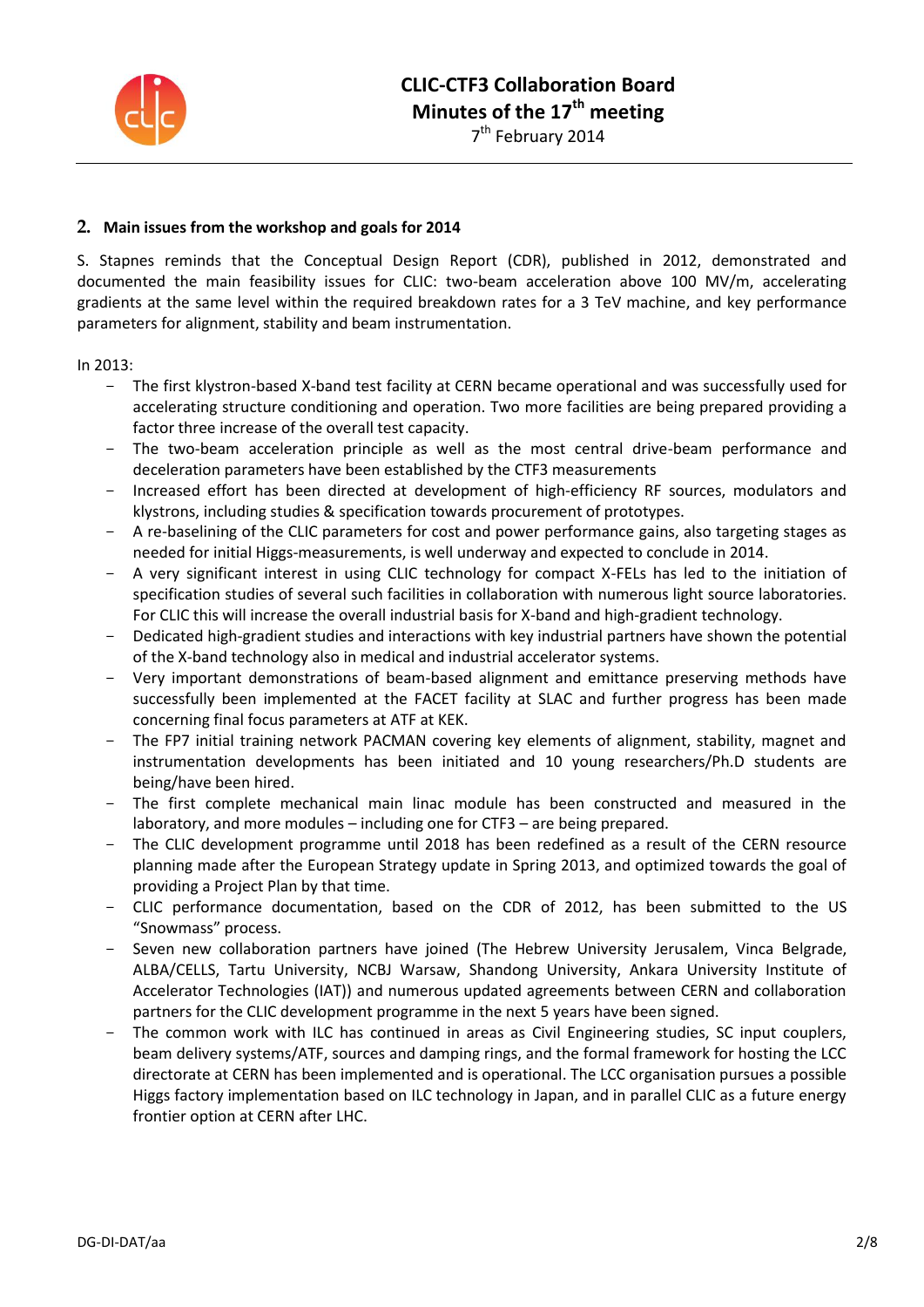

The CLIC workshop held at CERN this week (http://indico.cern.ch/event/275412/) was as usual successful with 306 participants registered. Goals for 2014 have been defined and are summarised below:

- Complete re-baselining of a staged implementation taking into account the Higgs energy scale and improved power/cost models
- Some work-areas:

- Aim to get XBOX 2 operational, place main contracts for DB FE project, Lab and CTF3 modules, CTF3 programme in general incl. feed-forward and beamloading experiments, etc.

- Relations and planning with industrial suppliers (dedicated work-packages for industrialization and technology transfer)

- Power/energy reduction programmes (high visibility)

- Define the future system test plans and opportunities
	- Exploitation of EU programmes (Horizon 2020)
	- Detector and Physics studies towards Energy Frontier physics and common goals with FCC where possible
	- Complete update of WEB, EDMS and outreach material/showroom (The help of the Collaboration might be needed at this stage)
	- Adapt and prepare CLIC presentation for appropriate machine committees (PAC and CMAC)
	- Work-package implementation agreements with existing and new collaborators (annexes, k-contracts)

T. Ekelof wonders about the possible options for the future (FCC, CLIC, etc.)? S. Stapnes reminds that, as far as CLIC is concerned, a plan for future test-facilities is in any case needed by the end of 2014. R. Corsini also recalls that CTF3 will stop in 2016 (there is actually no budget line in CERN MTP for the continuation of this activity). E. Gazis suggests that the CLIC Collaboration Board makes proposals for the next phase to CERN management.

## **3. Spokesperson mandate and future election**

L. Rivkin reminds that R. Corsini's term as spokesperson has now come to an end. He has kindly accepted to extended his mandate and he is warmly thanked for this and all the work accomplished for the CLIC-CTF3 Collaboration. L. Rivkin also reminds that a search Committee (A.Ghigo, P. Burrows and T. Ekelof) was created.

T. Ekelof summarizes the process:

CB members were asked to suggest candidates until 15.01.2014. After this date, 5 nominations were received out of which 3 have accepted to stand as candidate for the election. The two candidates that refused were from CERN.

The 3 candidates are (alphabetical order):

- Erik Adli (Oslo University),
- Phil Burrows (Oxford University)
- Angeles Faus-Golfe (IFIC Valencia)

Having accepted to stand as candidate for the election, Phil Burrows has withdrawn himself from the search committee.

L. Rivkin thanks the Search Committee and suggests proceeding with the election. A. Ghigo received a delegation for ALBA-CELLS.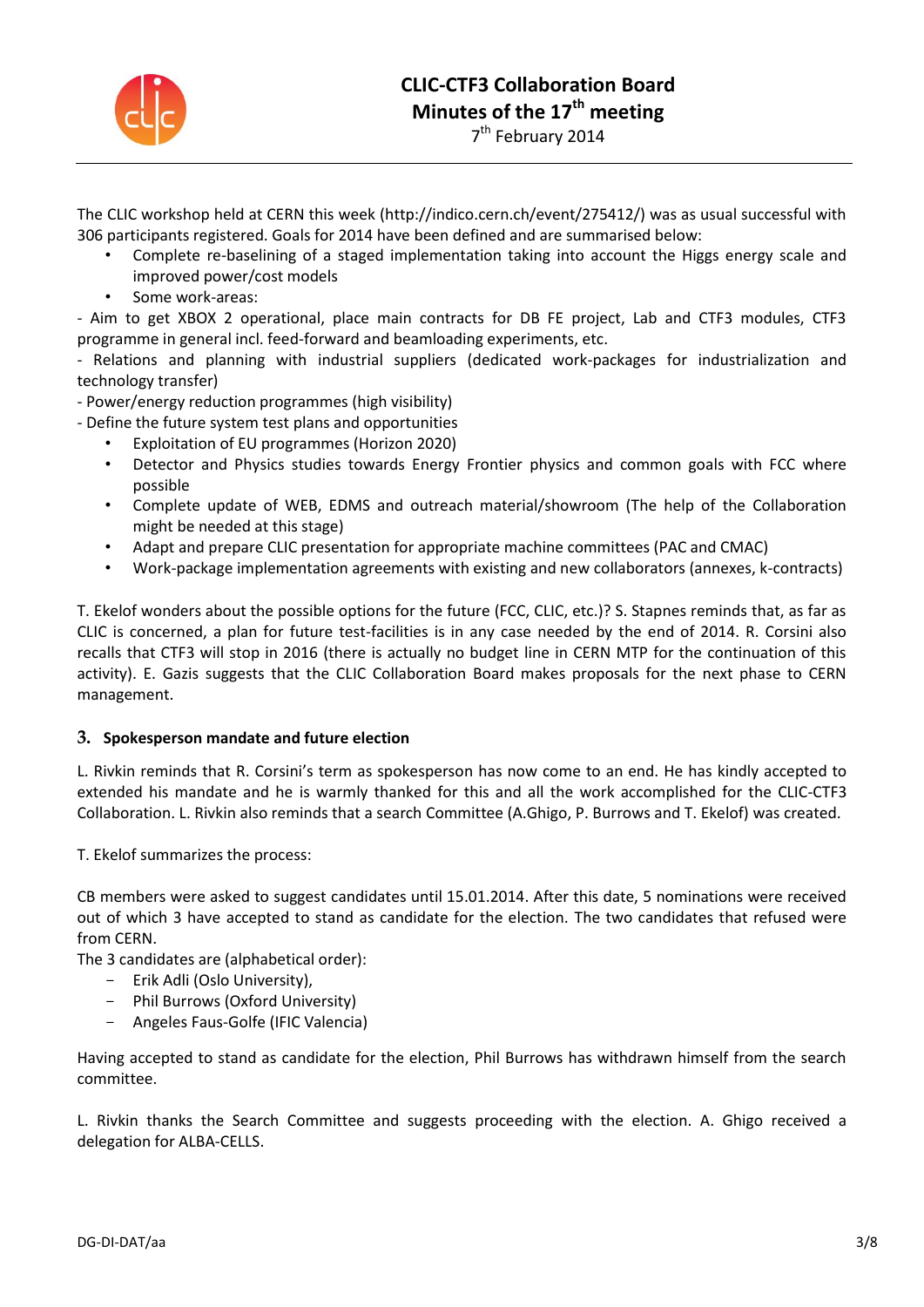

21 CB members participate to the new spokesperson election. The results are:

- Erik Adli: 4 votes
- Phil Burrows: 13 votes
- Angeles Faus-Golfe: 4 votes

L. Rivkin warmly congratulates P. Burrows who is therefore nominated as the new CLIC-CTF3 spokesperson for 3 years and expresses once more his thanks to R. Corsini.

## **4. Collaboration issues and status**

S. Stapnes reviews the list of members and observers of the CLIC Collaboration. This list is available on the CLIC website at (http://clic-meeting.web.cern.ch/clic-meeting/CTF3 Coordination Mtg/Table MoU.htm) but obviously needs to be updated (contacts people for the institute, legal documentation, etc.) CB members are asked to check this table and send all comments/modifications to A. Augier. A particular effort will be made in 2014 to have a complete and updated information on the website for collaborators. **Action > CB members and A. Augier**

#### **Reports received from Collaborators**

## **Vinca Institute Belgrade (Serbia)**

As foreseen in MoU,

- Main activity focused on CLICdp studies with 3.2 FTE per year, 1 CLIC physics related PhD thesis ongoing
- **Studies: Higgs physics (3 analyses, 1 completed, publication in leading journal in preparation), forward** region studies (machine induced background in luminosity measurement- completed and published in a leading journal, forward electron tagging ongoing).
- Publications in 2013
- Correction of beam-beam effects in luminosity measurement in the forward region at CLIC, JINST 8 P05008, May 2013 (also as LCDNote-2012-008) by *S. Lukic, I. Bozovic Jelisavcic, M. Pandurovic, I. Smiljanic*
- Contribution with a Higgs related study to: Physics at the CLIC e+e- Linear Collider -- Input to the Snowmass process 2013, July 2013, arXiv:1307.5288 [hep-ex].
- 5 CLIC related talks at LCWS13 Tokyo, ECFA LC2013 Hamburg, XII International School, The Actual Problems of Microworld Physics in Gomel, Belarus and Instrumentation for Colliding Beam Physics Conference, Novosibirsk (in February 2014)
- Plans for 2014
	- Publication in a leading journal of the H->mumu analysis (beginning 2014)
	- Completion of H->ZZ and H->WW analyses and publication until the end of the year
	- Possible involvement of another PhD student
- **AIDA-2 participation** 
	- Test-beams (in terms of developing expertise i.e for DAQ)
	- Software development for test-beam operations
	- Test-beam data analysis

Concerns: only LHC related activities are recognized and supported by the local funding agency as 'CERNrelated'. Advertising of CLIC studies by CERN to participating countries is important.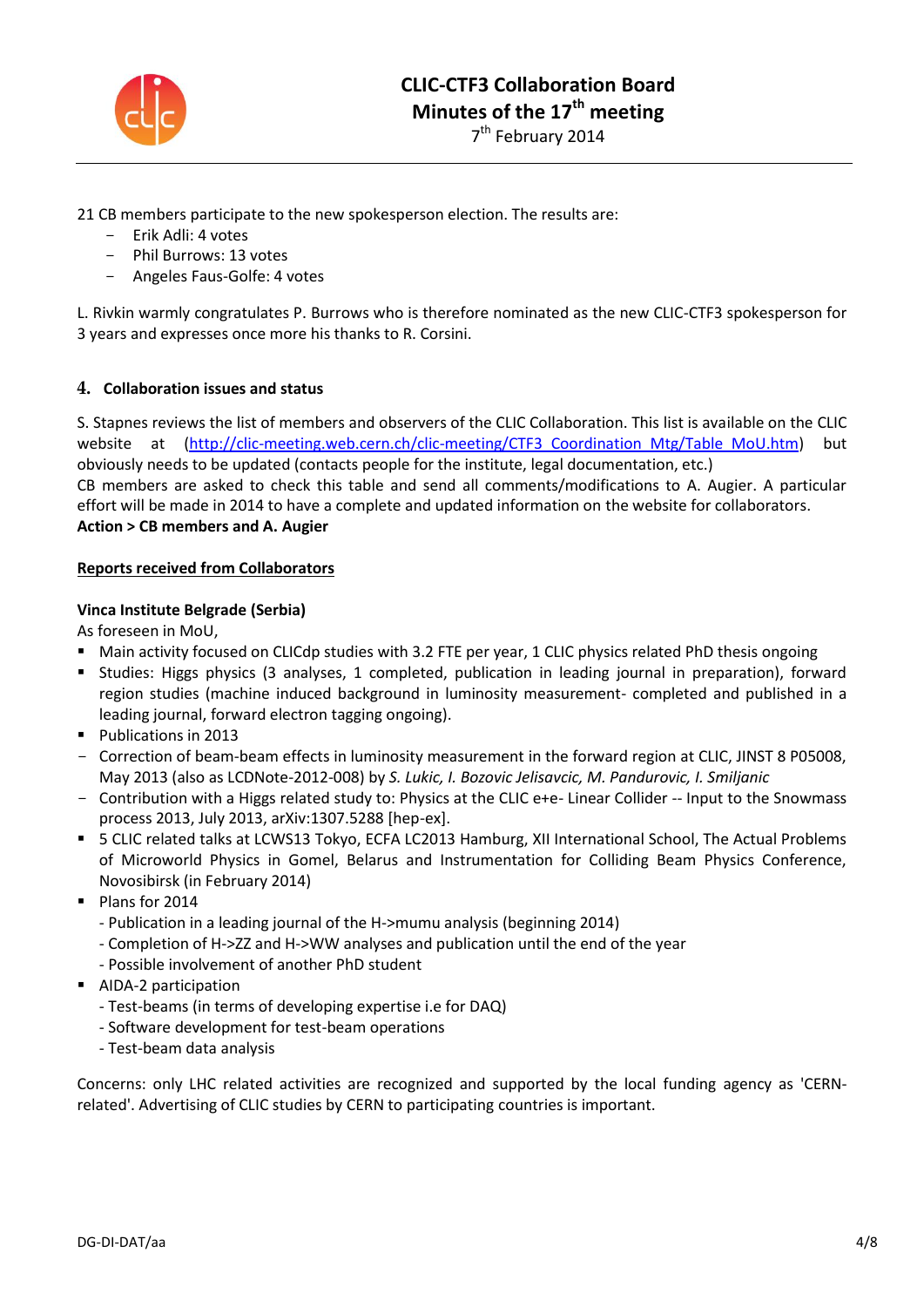

## **CLIC-CTF3 Collaboration Board Minutes of the 17th meeting**

7<sup>th</sup> February 2014

## **Karlsruhe Institute of Technology (Germany)**

In November 2012 CERN and KIT have signed a collaboration agreement (k-contract) on the procurement, installation and test of a CLIC damping wiggler prototype at ANKA. The magnet technology (Nb-Ti, horizontal racetrack coil geometry, 51mm period length | the CLIC-DW baseline design) is today's state of the art, the cryogenic design (conduction cooling by forced LHe-ow, beam pipe at relatively high temperature level, 20-80 K) is advanced and requires R&D.The wiggler is currently being manufactured at the Budker Institute, Novosibirsk. The winding of the superconducting coils is completed. A liquid Helium bath test of the magnet assembly will be performed in March, the factory acceptance test of the complete device in May this year. After delivery and site acceptance test at the KIT (June), the wiggler will be installed in the ANKA storage ring in July. The subsequent experimental program will encompass a long-term system test as well as experiments on beam dynamics. In preparation of the latter, beam dynamics studies and test experiments with the existing insertion devices are being carried out at ANKA. The detailed experimental program is under discussion. R&D on a more advanced magnetic design based on Nb**3**Sn is continuing at CERN.

#### **CIEMAT and IFIC (Spain)**

CIEMAT is finishing the second double length CLIC PETS. It is ready for the final welding. It should be delivered at CERN in March. We are collaborating with IFIC in the development of a stripline kicker for CLIC damping ring. It has been already delivered at CERN. First measurements are ongoing.

We are discussing with CERN to define our next activities. We are interested to continue working on PETS development, but we have not received the final confirmation from CERN yet. Other possibility could be to collaborate with DMP in the development of accelerating structures or the travelling wave buncher.

The current activities for CLIC of the Accelerator Physic Group of IFIC are, besides the stripline kicker, the following:

- Optics Design and Beam Instrumentation studies for the Beam Delivery System, mainly the Ring To Main Linac (RTML) diagnostics sections.
- Beam Position Monitors studies for the Drive Beam of CTF3.
- Cyclinacs for Hadrontherary applications and High Gradient RF structures studies.

#### **University of Antananarivo (Madagascar)**

Physics Department is one of the Departments at the Faculty of Sciences at the University of Antananarivo-Madagascar. Actually, we have about 60 lecturers and Professors.

Our missions are:

-To train the students

-To conduct the research both in fundamental research (Theoretical Physics, High Energy) and applied research (modeling, environmental pollution, energetic, experimental research using nuclear and related techniques, Geophysics…).

For this year, we'll apply the new education system at the University (LMD: License-Masters-Doctorate).

We promote the collaboration with the others public or private institutions, Research Laboratory, Research Center as well as national or international such as CERN, FERMILAB,…

The collaboration is focused on the capacity building, the development of the education at the University particularly in Sciences and technologies and the research development.

Finally, I would like to express my gratitude to all of you to accept the collaboration with Madagascar at CLIC.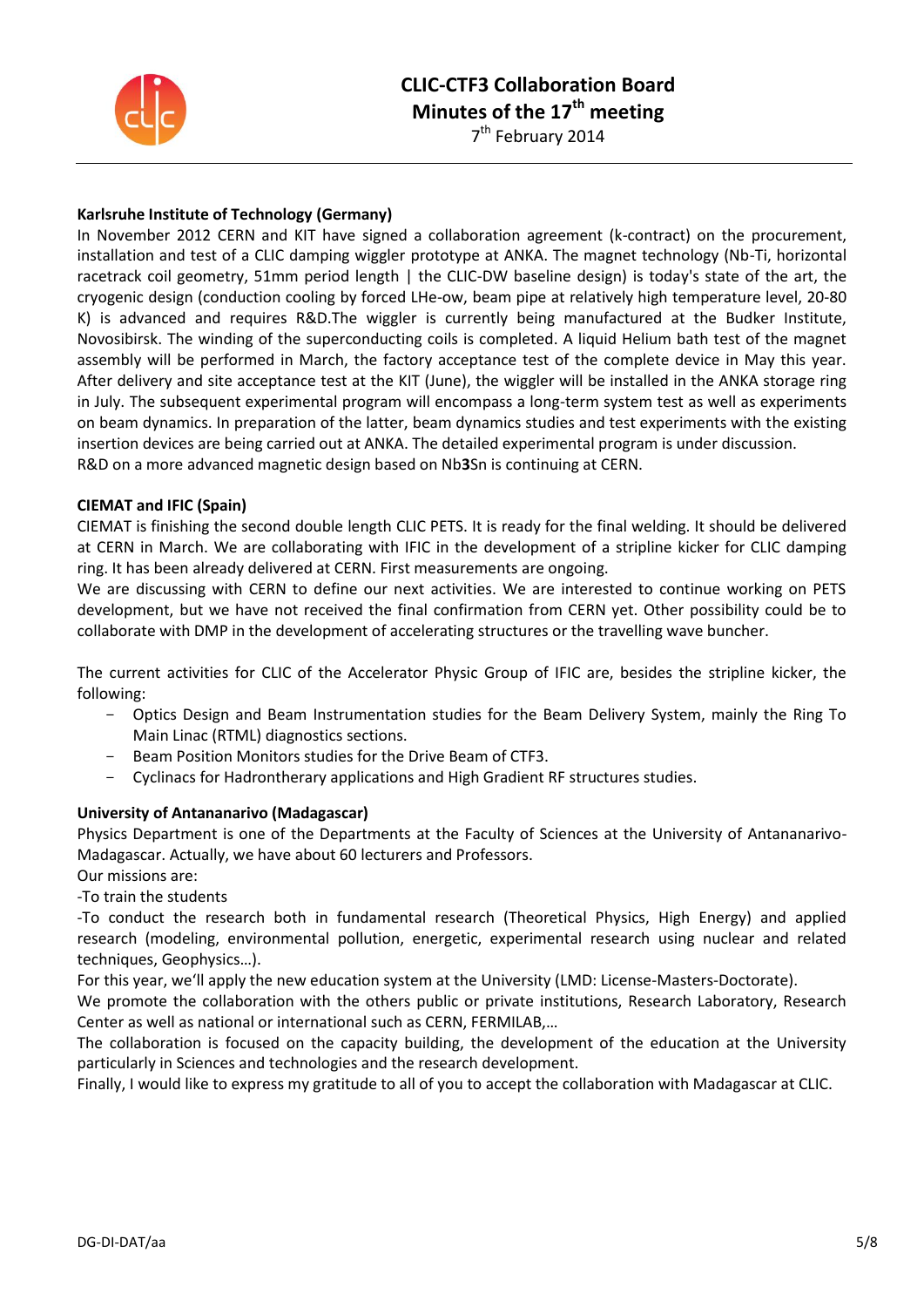

## **University of Oslo (Norway)**

The group has recently been strengthened by a permanent position with main focus on accelerator physics (Assoc. Prof. Erik Adli). We have furthermore been awarded with a prestigious national young-research grant, where the topic is experimental verification of linear collider emittance preservation schemes. The grant is about 1 MCHF over three years, from "mid-2014. We seek to match part of this money, and in total we hope to employ two researchers/postdocs and one PhD student from  $\sim$  mid-2014. The main activities originating from this grant include further development and experimental tests of CLIC wake field monitors in CTF3/TBTS/Califes, further experimental tests of emittance preservation schemes in global test-facilities and contributing to X-band FEL studies. In addition, we have two on-going CLIC PhD students projects, CTF3 Test Beam Line and CLIC rf design optimization, both which should be completed by the end of 2014.

## **PSI (Switzerland)**

- Studies of HOM damping in the CLIC accelerating structure (De Michele thesis, ending this spring).
- Test of wake-field monitors in X-band structures (measurements at Trieste and PSI).
- Construction of RF front end electronics for WFM in X-band structures (EuCARD-2 support).
- Financial contribution to procurement of X-band driver amplifier for Xboxes (FORCE support).
- Studies of low emittance, low vertical coupling, beams in electron storage rings with application to Damping Rings (TIARA support).

#### **University of Tartu (Estonia)**

Last year we started with one researcher working with the project. During the year, we obtained extra funding for our research from Estonian Science Foundation and increased team size to three (two additional PhD students). The main aim of the research was to study the effect of nanoscale copper defects as possible cause of the breakdowns. Nanoscale defects act as stress concentrators, when the electric field is applied to the material. This leads to nonuniform stress distribution in the material and can lead to the surface modification, resulting in localized field enhancement. Molecular dynamics simulations of copper with nanoscale iron precipitate showed a void forming either at the top or bottom of the precipitate. Conducted finite element simulations showed modification of surface and formation of protrusion due to a subsurface void. Simulations with surface defects and formation of surface defects were started to investigate possible mechanisms of explaining high field enhancement factor arising from small and possibly dynamic surface defects.

Currently, one manuscript is ready for publication a two manuscripts are prepared. The studies were conducted in close collaboration with Helsinki University (prof. Kai Nordlunds and Flyura Djurabekovas group).

#### **Shandong University (China)**

Shandong University joined CLIC collaboration this year. Currently we are focusing on the study of RTML: one student (Ruobin Shao) is being based at CERN to study the beam simulation in RTML, and optimize the design of RTML to fulfill the requirement for RTML for beam transportation. Lianliang Ma is advising R. Shao, and also plan to work on this project soon.

#### **University of Helsinki (Finland)**

- continues the development of the multi-scale model of electrical breakdown. In parallel: surface charging and ns time evolution under high electric fields, plasma simulations and surface damage.
- continues to study properties of Cu surfaces: plastic response to tensile stress due to interaction of charged surface with field itself, dynamics of tip growth due to self-reinforcing field enhancement.
- initiates the development of two models: one for modeling electro migration and one kinetic Monte Carlo model for investigations of surface evolution in the extreme conditions of high electric fields.
- continues to contribute to the R&D and industrialization of the high precision machining and assembly for the CLIC RF structures involving several Finnish academic and industrial partners.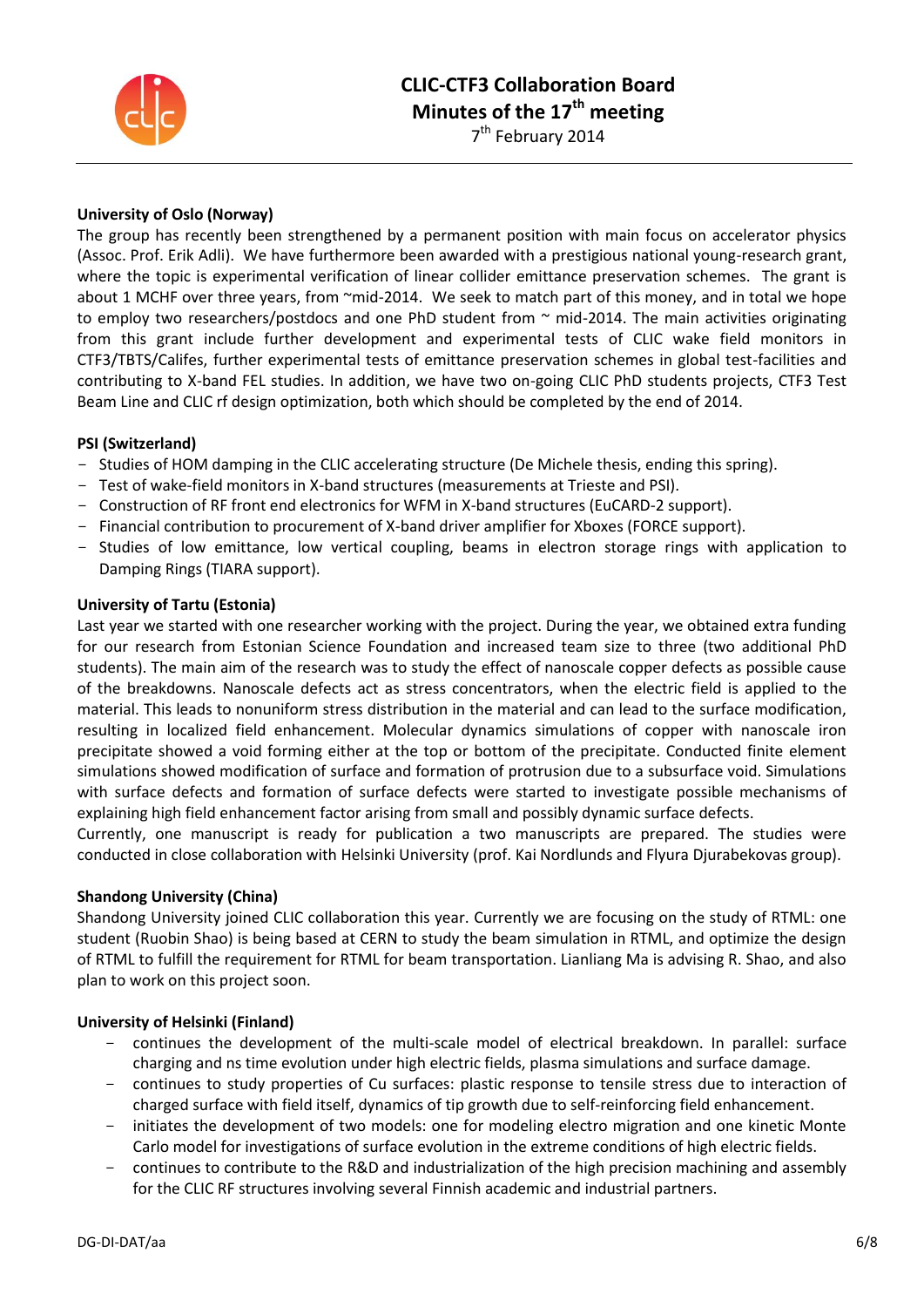

- continues the development of a photon absorption based method to measure dynamically outgassing in RF-loaded accelerating structures (AS) with the aim to make measurements at one of the Xboxes.
- continues the development of a non-contact method based on Fourier Domain Short Coherence Interferometry to measure with micrometer precision the internal shape of the AS disk stack.
- contributes in total with approximately 6 FTE/year to the CLIC study.

## **IAP Nasu (Ukrain)**

The research works performed by Institute of Applied Physics are as follows:

- Optical spectra analysis of the breakdown plasma on the DC-spark set-up. Hydrogen detection in an optical spectrum.
- Hydrogen detection by the destructive RBS, ERDA techniques, and non-destructive chromatographic procedures in copper samples that are supposed to be applied for accelerating CLIC structures.

Research works planned for 2014-2018 are:

- Design and construction of a high vacuum set-up for studying the resistance to high voltage breakdown under high vacuum conditions.
- Plasma and beam treatment of the sample surface to study the resistance to high voltage breakdown under high vacuum.
- Joint analysis of the modified sample surface by the electron microscopy or scanning nuclear microprobe and other techniques in IAP NASU and CERN.
- Study and analysis of optical spectra of the breakdown plasma on the DC-spark set-up in CERN.
- Study of external magnetic field influence on the probability of the originating breakdown under high vacuum condition.

## **CEA (France)**

Main objectives for CEA/Irfu/SACM are to:

- continue the two-beam experiments in CTF3 and pursue the high gradient R&D on the 12 GHz accelerating structures.

- propose innovative solutions for future X band RF power sources and components.

The objective includes affordable and reliable solutions for future testing capabilities for the CLIC accelerating structures. The task includes the design and the fabrication of prototype RF devices to demonstrate the feasibility of the new concepts proposed.

The first objective will be pursued mainly with the participation of one CEA staff to the CTF3 experimental program at CERN. The second objective will be pursued within the EuCARD2 R&D program (WP12).

#### **RRCAT (India)**

From India side the contributions towards the software development for the machine controls is in continuation.

Additional contributions for short versions CLIC PETS and L Band waveguide components has been discussed and finalised.

Collaboration activities on high power pulsed solid state amplifier systems for the Wide band 500 MHz power source for sub-harmonic bunching

have been discussed and preliminary works started.